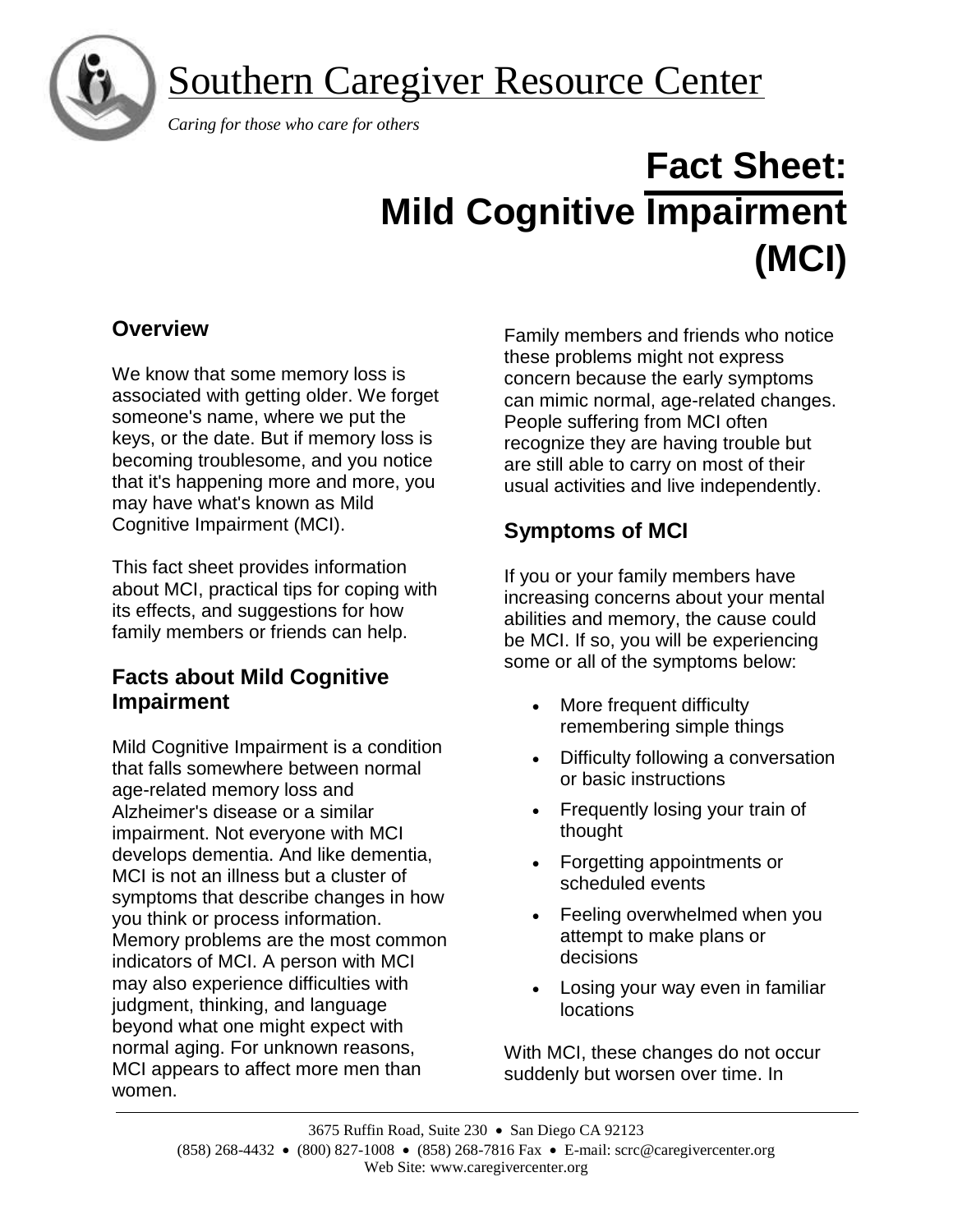addition to these cognitive symptoms or, perhaps, because of them, many people with MCI also experience secondary emotional symptoms such as depression, anxiety, irritability, or apathy.

## **Causes of MCI**

The causes of MCI are not clear, but it appears some of the same risks for Alzheimer's disease are risks for MCI. Those risks include:

- Being 65 or older
- Having a family history of MCI, Alzheimer's disease, or another form of dementia
- Having certain medical conditions such as high blood pressure, diabetes, stroke, high cholesterol, or heart disease
- Substance abuse, alcohol abuse
- Lack of exercise

Brain imaging and medical research have shown that some people with MCI also have the plaques, neurofibrillary tangles, and shrinkage in the memory center of the brain that is observed in those with Alzheimer's disease (AD).

Other problems (which may be reversible) can contribute to memory loss including: medication interactions (from both prescription and over-thecounter drugs), infections, vitamin shortages, malnutrition, thyroid and other metabolic disturbances, depression, and drug/alcohol abuse.

It's important to note that some people with MCI never get worse, and do not develop Alzheimer's. Current studies

find that approximately half of the people diagnosed with MCI will experience continued progression of the symptoms leading to a diagnosis of Alzheimer's disease or a similar dementia.

### **Diagnosis and Treatment**

There is no single, specific test to indicate the presence of MCI. A full evaluation is necessary to diagnose MCI and/or rule out other potential causes of the symptoms.

This thorough evaluation, similar to that for Alzheimer's disease, includes a physical examination, neurological examinations, laboratory tests, neuropsychological and memory tests, review of medical history and medications, and clinical observations. The experiences of the patient and close friends or family members are also important to the evaluation process.

Just as there is no single definitive test, there is no specific treatment or cure for MCI. Some doctors recommend taking medications currently prescribed for early-stage or moderate Alzheimer's disease to try to maintain cognitive abilities in MCI, but research studies have not provided clear-cut evidence on the benefits.

Mental stimulation and physical exercise keep your mind and body functioning well. Health professionals theorize that what's good for the heart is also good for the brain. One study suggests that simply walking five to six miles per week helps retain cognitive abilities or even slows down the progression of MCI.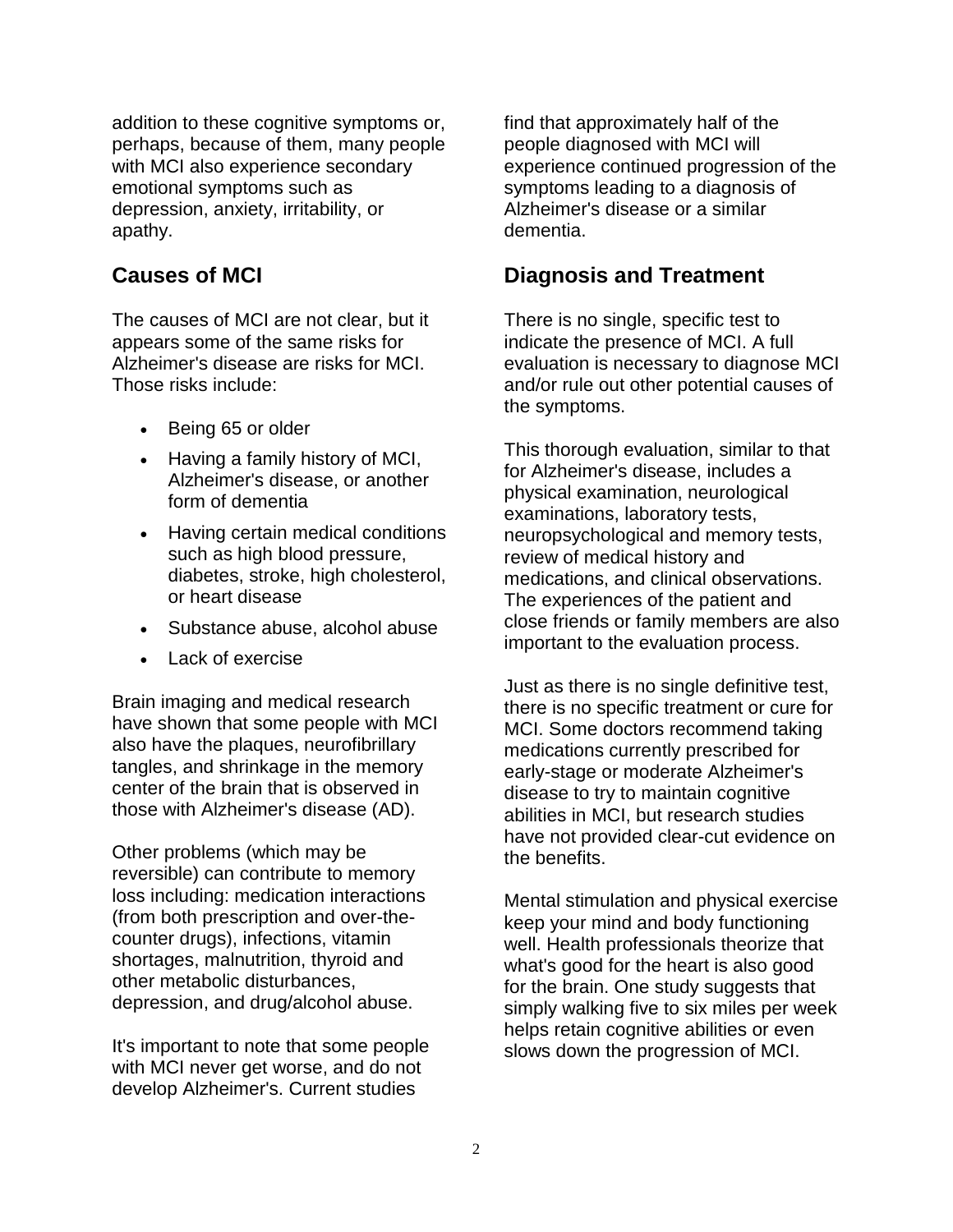## **Coping with MCI**

Mild Cognitive Impairment can make you feel frustrated. To cope with the frustration, try some of the techniques listed below to help compensate for any memory decline that interferes with your enjoyment of life, your effectiveness at work, your relationships, and your goals for the future.

- Be patient with yourself and ask your family to be patient with you. Understand that you may feel frustrated, anxious, or sad at the loss of some abilities. Slowing down can sometimes make it easier to remember or to complete a task.
- Learn more about MCI and share that knowledge with those around you. This will enable them to better understand the changes that are affecting you.
- Discuss with a family member or other trusted person your preferences for decisions affecting your life should the MCI progress to dementia. (For more information on discussing your preferences, see the fact sheets, *Caregiving at Home: A Guide to Community Resources* and *Legal Planning for Incapacity* listed under the **Resources** section of this fact sheet.)
- Find constructive ways to release anger and frustration you may feel. Exercise, talk with a close friend or a counselor, and consider joining a support group for people with memory loss. (The Alzheimer's Association has support groups for people with early stage Alzheimer's disease

including people with an MCI diagnosis.) It will help to talk to others going through the same experience or one that is similar. Encourage your family members to seek out counseling and support to meet their needs.

- Continue to explore ways to fulfill your needs for intimacy and closeness. Participate in family events as you are able and keep in touch with friends. The desire for close relationships with others continues throughout life.
- Ask your physician for an exercise program that best fits your needs. Exercise contributes to good physical health, can reduce stress, and helps keep your brain as healthy as possible.
- Use visible and/or accessible reminders. Useful strategies include writing notes to yourself, posting a large calendar to track appointments, leaving messages to yourself on your answering machine, using an automatic dispensing pill box, and setting the alarm on a mobile device to remind you of upcoming events.
- Document your personal story by creating a scrapbook, recording your autobiography, or keeping a journal. This is a wonderful way to reflect upon your life and share yourself with those close to you. Your children and grandchildren will treasure these keepsakes.
- Keep your mind active doing things that you enjoy. Work on puzzles, read the newspaper, play cards, listen to music, write in a journal, or learn about something new.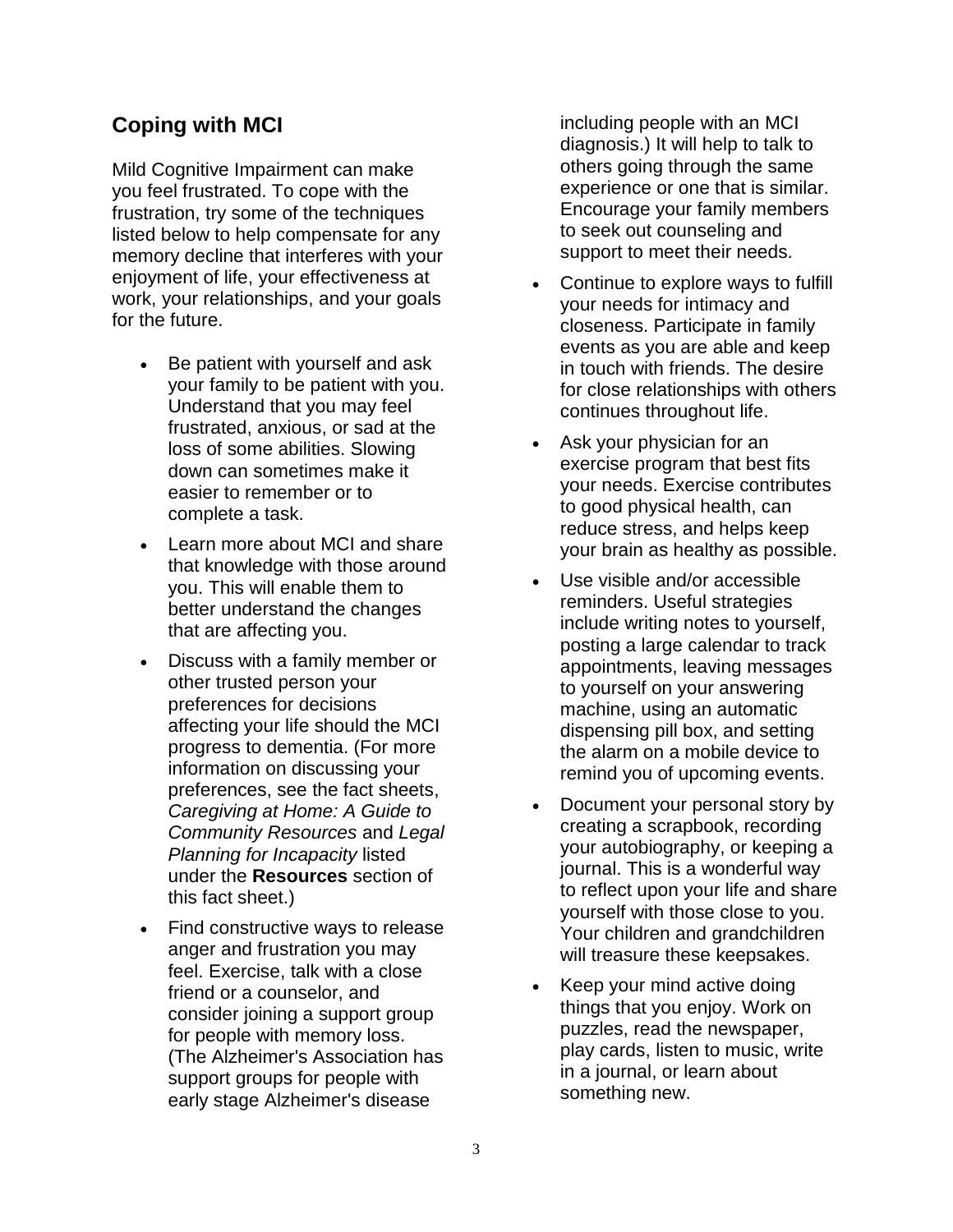- Know that you are more than someone with MCI. Celebrate the many and varied personal attributes that you possess.
- Increase your awareness of MCI research projects and clinical trials of new medications. Participate in medication trials if your physician thinks they might be helpful.
- Become an advocate for yourself and other individuals with MCI. Write letters and make phone calls to local and state representatives and assist community agencies in training staff and professionals about MCI.
- Complete an Advance Healthcare Directive, a Durable Power of Attorney, and Durable Power of Attorney for Finances. These documents will help your loved ones provide you with the type of care you want and need in the future should you be unable to state those preferences. Meet with a lawyer knowledgeable about estate planning to daft a will, set up a trust, or handle other related legal matters.
- Focus on your present abilities and avoid worrying about what might happen in the future. Know that there are many ways to live an active and productive life. Focus on what you can do, not on what you can't.

Here are some additional tips to help you enhance your memory, health, and well-being:

• Take good care of your body. Keep hydrated by drinking plenty

of water. Eat a low-fat, healthy diet with plenty of fruits and vegetables.

- Maintain an updated list of your medications and contact information (doctors and family). Keep it with you at all times.
- Reduce clutter at home. Enlist a friend to help organize and label important files, documents, and medications.
- Decrease your consumption of alcohol. It can have a negative effect on your mental abilities.
- Don't smoke.
- Continue to engage in social activities with friends and family.
- Never stop learning. Read a book, enroll in a class or attend a concert or play.
- Talk with friends or a trained counselor about your feelings.

## **Transitions**

It may be necessary to change your daily routine due to MCI. Although a time may come when you must rely more on others for assistance with some tasks, you will want to stay involved in making decisions that affect your life. The goal is to find a balance in your life and to ensure your safety while maintaining a reasonable degree of independence.

The following may require adjustments in your life:

• Driving: If you drive, ongoing evaluation of your driving abilities and consultation with your physician are essential. It's also wise to pay attention to the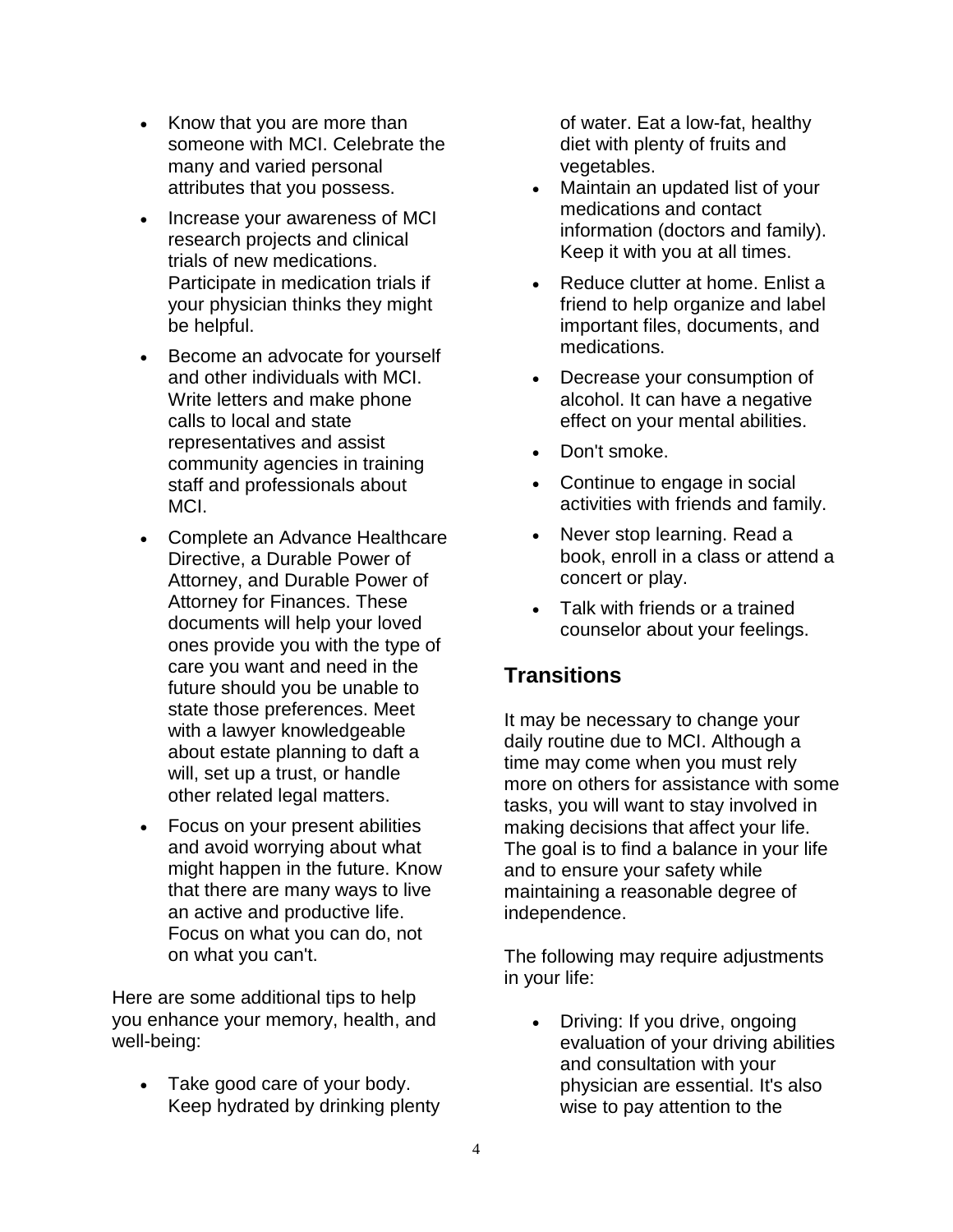suggestions of those close to you as they might recognize changes in your driving ability before you do. AARP offers driving classes and evaluations of driving ability.

- Home responsibilities: Household management may be difficult for you. Tasks such as cooking and taking medications may pose safety risks. You might, for example, forget to turn off the stove or forget to take a dose of medication. However, it's possible to continue to participate in household activities with a little help from another person or with the aid of technology (electronic medication reminders, etc.). You might choose to have family or friends assist in certain areas, or you might hire outside help. This is a good time to start discussing options with those close to you should you no longer be able to manage these tasks in the future.
- Financial responsibilities: Complex tasks like balancing a checkbook, dealing with insurance, and paying bills may become frustrating and overwhelming. Consider enlisting a trusted family member or friend to help. Work with an attorney to draw up a Power of Attorney for Finances. This will allow a trusted person to act on your behalf if you aren't able to do so. Be sure to include this person early in the process so that he or she has time to learn what needs to be done such as driving or managing your finances. It can be difficult to allow someone else to do this for you, but there is no embarrassment in admitting you need help. The people who are

close to you may recognize your need for help before you do.

• Health care: Complete an Advance Health Care Directive (sometimes known as a Durable Power of Attorney for Health Care or a Living Will) to ensure that your family members know your health care choices. It is important to have a conversation about end-of-life care as well and to complete the appropriate forms documenting your preferences.

## **Key Community Resources**

The Eldercare Locator is a free service, which will connect you with your local Area Agency on Aging or other sources of help.

Family Caregiver Alliance's National Center on Caregiving (800-445-8106, [www.caregiver.org\)](http://www.caregiver.org/) offers help in locating services in your community. If either you or your family resides in California, you will find help through your local Caregiver Resource Center by calling (800) 445-8106. Major health systems such as Kaiser Permanente often offer information and support. Diagnostic centers are also valuable sources of support.

A new diagnosis of MCI for yourself or a loved one can be difficult to accept. As you learn more about this condition, we encourage you to keep an open mind and to remember that you are not alone. Speaking with other people who have had similar experiences can be immensely helpful. Organizations that provide assistance and support are located in communities all across the nation, and many websites offer information and opportunities for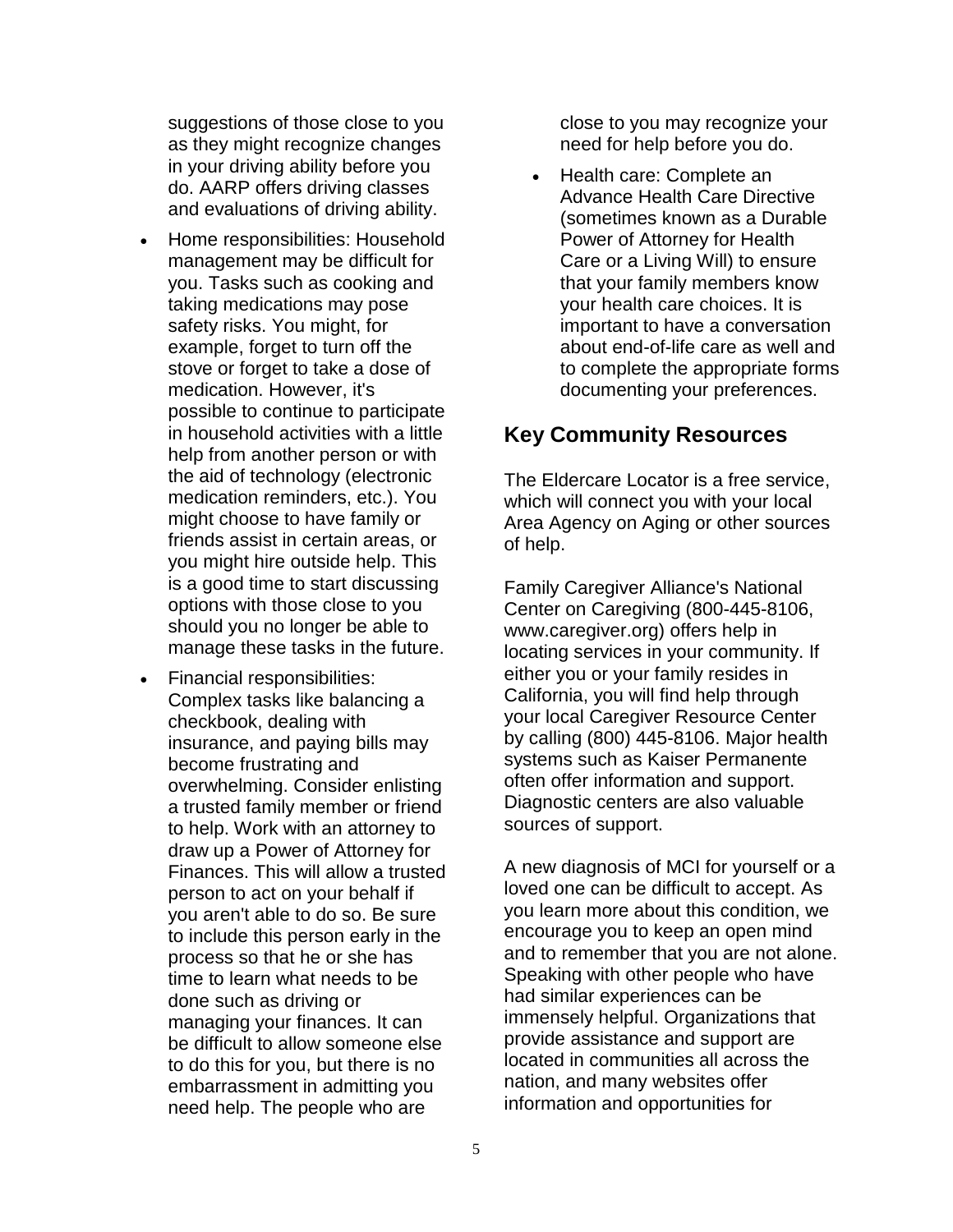interaction with others in the same situation. Reaching out for help and support can make all the difference.

- Alzheimer's, senior services, and health organizations: There are a number of organizations both local and national that help people with cognitive impairment or dementia and their family caregivers. Many offer support groups, advice lines, and services at no cost to you. See the **Resources** list at the end of this fact sheet for specific contact information.
- Support groups and counseling services: Support groups for those with memory loss can be primarily discussion-oriented or can offer a variety of creative activities including planned outings. Caregiver support groups and education programs are also available in the community for family members or friends who are assisting you.
- Volunteer programs: Volunteer opportunities for persons with MCI are available in some areas. You may enjoy the chance to contribute your time and talent to your community.
- Artistic programs: Expressing yourself through drawing, painting, clay, or photography, for example, can be beneficial and can provide you with wonderful opportunities for self-expression.
- Structured day programs: Adult day programs include activities such as art, music, gardening, exercise, discussion groups, field trips, and assistance with physical health needs.
- Professional assistance: Take advantage of professionals who assist with maintaining your physical strength and coordination such as personal trainers, occupational therapists, and physical therapists. Hired attendants can also help with household chores and errands.
- Legal and financial assistance: Again, drawing up an Advanced Health Care Directive and a Durable Power of Attorney for Finances are essential first steps. The Area Agency on Aging has a listing of free and low-cost legal services for seniors in your community. For more information, see fact sheet, *Legal Planning for Incapacity*.
- Care management: A care manager experienced in the field of dementia can provide education, assistance with transitions, emotional support, and guidance in locating and coordinating community resources.

### **Resources**

#### **Southern Caregiver Resource Center**

3675 Ruffin Road, Suite 230 San Diego, CA 92123 (858) 268-4432 | (800) 827-1008 (in CA) Fax: (858) 268-7816 E-mail: scrc@caregivercenter.org Website: www.caregivercenter.org

Southern Caregiver Resource Center offers free support services to caregivers of adults with chronic and disabling conditions in San Diego and Imperial counties. Services include information and referral, needs assessments, care planning, family